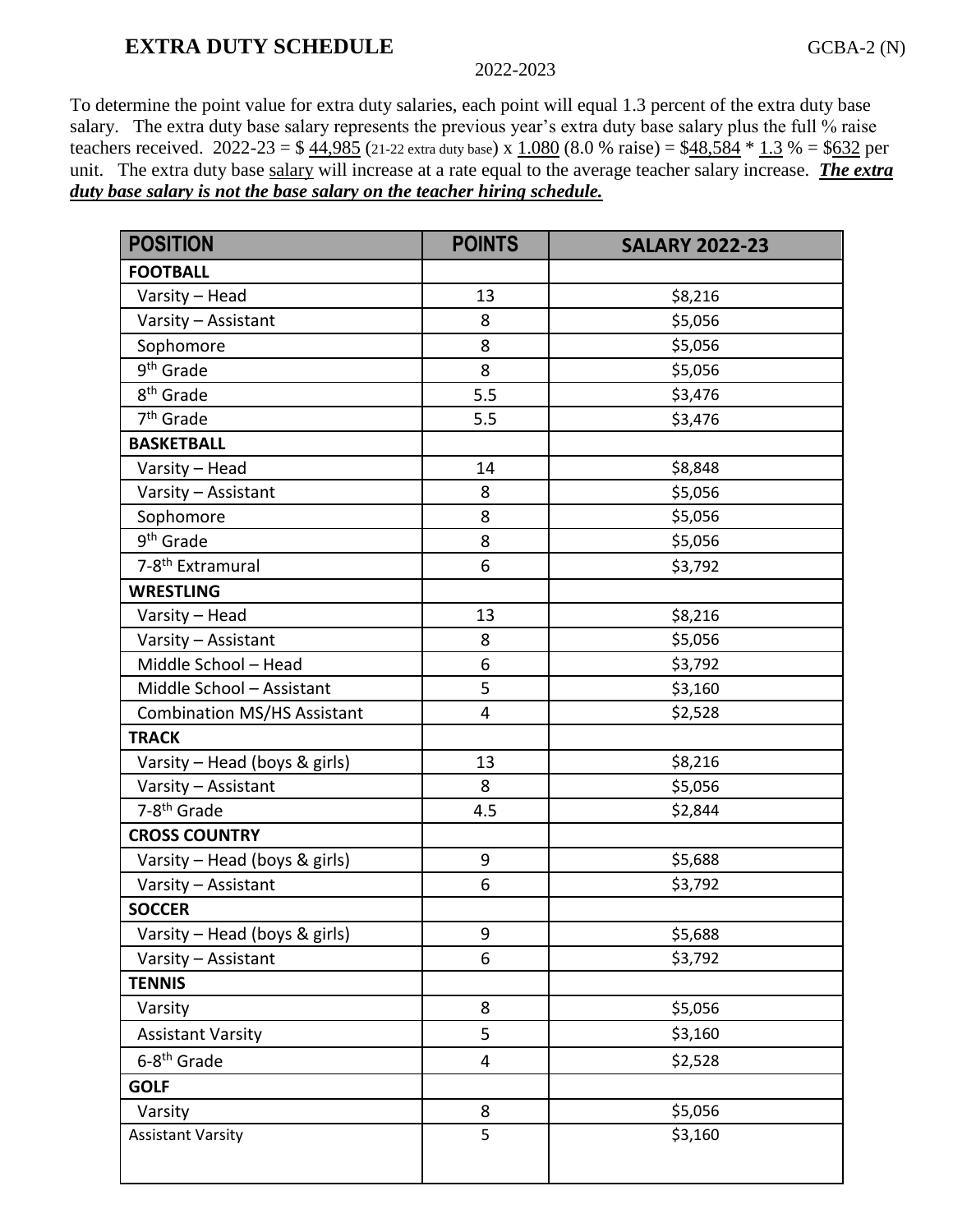| <b>POSITION</b>                        | <b>POINTS</b>  | <b>SALARY 2022-23</b> |
|----------------------------------------|----------------|-----------------------|
| <b>GYMNASTICS</b>                      |                |                       |
| Varsity - Head                         | 13             | \$8,216               |
| Varsity - Assistant                    | 8              | \$5,056               |
| <b>VOLLEYBALL</b>                      |                |                       |
| Varsity - Head                         | 13             | \$8,216               |
| Varsity - Assistant                    | 8              | \$5,056               |
| 9 <sup>th</sup> Grade                  | 8              | \$5,056               |
| 7-8 <sup>th</sup> Grade                | 6              | \$3,792               |
| <b>CHEER/DANCE</b>                     |                |                       |
| <b>Head Competitive Cheer</b>          | 9.5            | \$6,004               |
| <b>Fall Sideline Advisor</b>           | $\overline{2}$ | \$1,264               |
| Winter Sideline Advisor w/o Wrest      | 4.25           | \$2,686               |
| <b>Assistant Competitive Cheer</b>     | 6.5            | \$4,108               |
| <b>Head Competitive Dance</b>          | 9.5            | \$6,004               |
| <b>Assistant Competitive Dance</b>     | 6.5            | \$4,108               |
| <b>ATHLETIC TRAINER</b>                |                |                       |
| Head/3 Seasons (Points per season)     | 8              | \$5,056               |
| Asst/3 Seasons (Points per season)     | 6              | \$3,792               |
| <b>HS STUDENT SENATE</b>               | 4              | \$2,528               |
| <b>MS STUDENT SENATE</b>               | 3              | \$1,896               |
| <b>SPECIAL OLYMPICS COACH</b>          | 6              | \$3,792               |
| Special Olympics Assistant Coach       | 4              | \$2,528               |
| <b>COLONY TEACHERS</b>                 | 2.5            | \$1,580               |
| <b>OUR HOME TEACHERS</b>               | $\mathbf 1$    | \$632                 |
| <b>STRENGTH &amp; CONDITIONING</b>     |                |                       |
| Each Season                            | 3              | \$1,896               |
| <b>HIGH SCHOOL</b>                     |                |                       |
| <b>Vocal Music Director</b>            | 8.5            | \$5,372               |
| <b>Band Director</b>                   | 11             | \$6,952               |
| <b>Summer Band</b>                     | 3              | \$1,896               |
| <b>Marching Band Assistants</b>        | 8              | \$5,056               |
| Musical Production Advisor (as needed) | 4              | \$2,528               |
| Musical Orchestra Advisor (as needed)  | $\overline{2}$ | \$1,264               |
| Orchestra Director                     | 7              | \$4,424               |
| <b>Debate Director</b>                 | 13             | \$8,216               |
| Debate Assistant                       | 8              | \$5,056               |
| One-Act Play                           | 4              | \$2,528               |
| <b>Assistant Director/1-Act Play</b>   | 3              | \$1,896               |
| Three-Act Play                         | 4              | \$2,528               |
| Assistant Director/3-Act Play          | 3              | \$1,896               |
| Oral Interp/Per Division               | 1.75           | \$1,106               |
| Yearbook Advisor                       | 7              | \$4,424               |
| Newspaper Advisor                      | 7              | \$4,424               |
| FFA Advisor                            | 3              | \$1,896               |
|                                        |                |                       |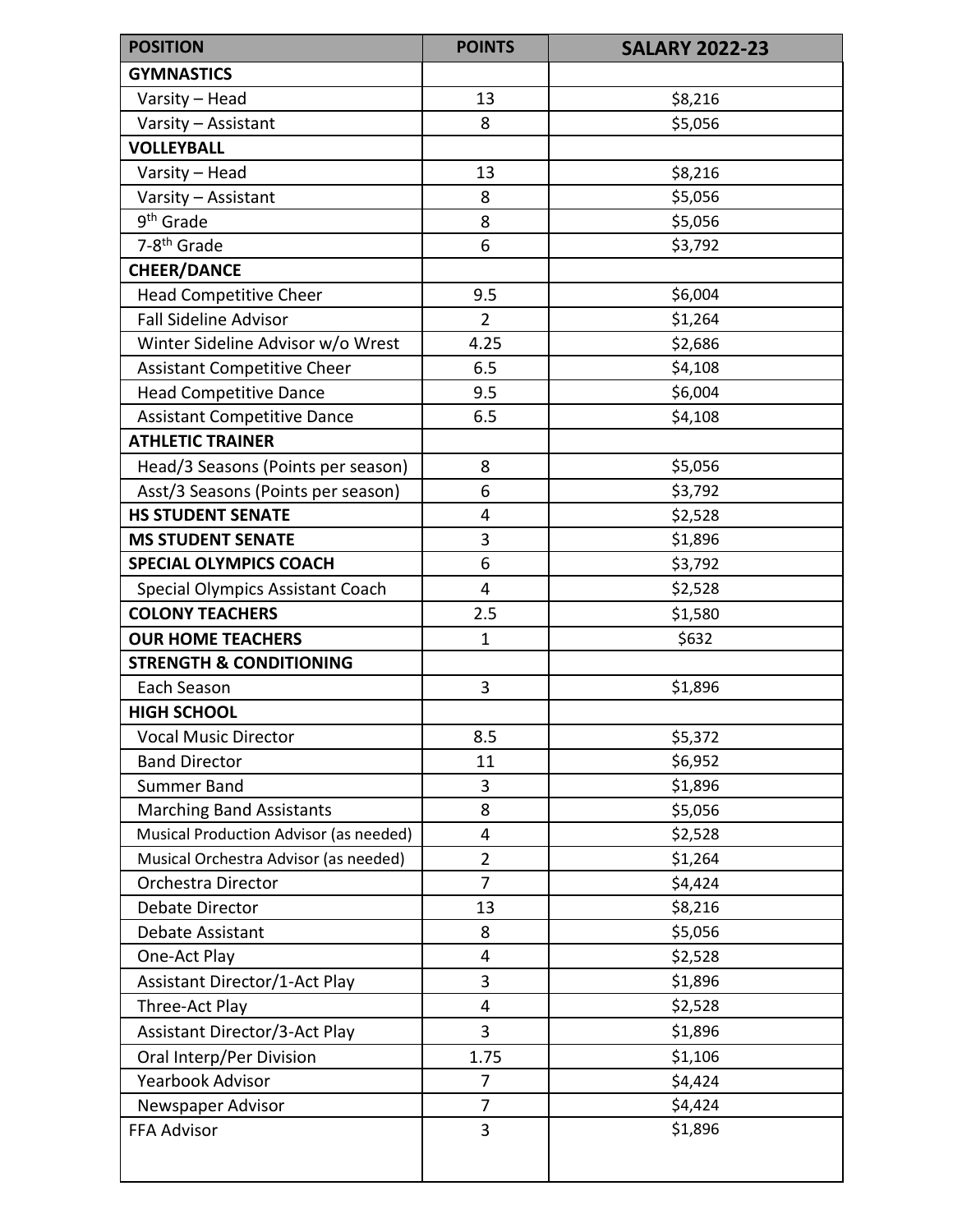| <b>POSITION</b>                 | <b>POINTS</b> | <b>SALARY 2022-23</b> |
|---------------------------------|---------------|-----------------------|
| <b>FBLA Advisor</b>             | 3             | \$1,896               |
| <b>Video Productions</b>        | 3             | \$1,896               |
| Quiz Bowl Advisor               | 3             | \$1,896               |
| Key Club Sponsor                | 3             | \$1,896               |
| (1/2 to be paid by the district |               |                       |
| 1/2 to be paid by Kiwanis Club) |               |                       |
| <b>National Honor Society</b>   | 3             | \$1,896               |
| <b>International Club</b>       | 3             | \$1,896               |
| Pep Club                        | 3             | \$1,896               |
| Social Media Coordinator        | 3             | \$1,896               |
| Prom Advisor                    | 3             | \$1,896               |
| <b>MIDDLE SCHOOL</b>            |               |                       |
| <b>Band Director</b>            | 6.5           | \$4,108               |
| <b>Vocal Music Director</b>     | 4.5           | \$2,844               |
| Orchestra Director              | 4             | \$2,528               |
| MS Play                         | 3             | \$1,896               |
| <b>Tiger Cub Follies</b>        | 1.5           | \$948                 |
| Oral Interp                     | 3             | \$1,896               |
| Newspaper Advisor               | 2.5           | \$1,580               |
| <b>Memory Book</b>              | 2.5           | \$1,580               |
| Destination Imagination         | 3             | \$1,896               |

#### **WORK ASSIGNMENTS FOR ATHLETIC EVENTS:**

Workers will be paid \$50 per session for working at varsity football, basketball, wrestling, gymnastics, volleyball, cross country, and track. Workers will be paid \$54 per session for working at "AA" district/regional, "A" and "B" regional and state tournaments in all of the above sports.

A session is defined as an event scheduled to last approximately 3 hours. Some events will count as 1/2 credit. A complete listing of events is available in the activities director's office, the business manager's office, and each building.

The work assignments for athletic events base pay will increase at a rate equal to the average teacher salary increase each year.

### **WORK ASSIGNMENTS FOR BENCH HELP:**

Bench help, defined as main clock operator and scorers, will be paid \$56 per game for working at varsity football, basketball, wrestling, gymnastics, and volleyball.

Bench help will be paid \$62 per game for working "AA" district/regional, "A" and "B" regional tournaments in all of the above sports.

Bench help will be paid \$69 per game for working state tournaments in all of the above sports.

Bench help for cross country will be paid only for ESD, Huron Invitational, and state meets. The work assignments for bench help base pay will increase at a rate equal to the average teacher salary increase each year.

### **DRIVER EDUCATION SALARY:**

Salary for driver education is \$33.81 per hour. The driver education instructor's base pay will increase at a rate equal to the average teacher salary increase each year.